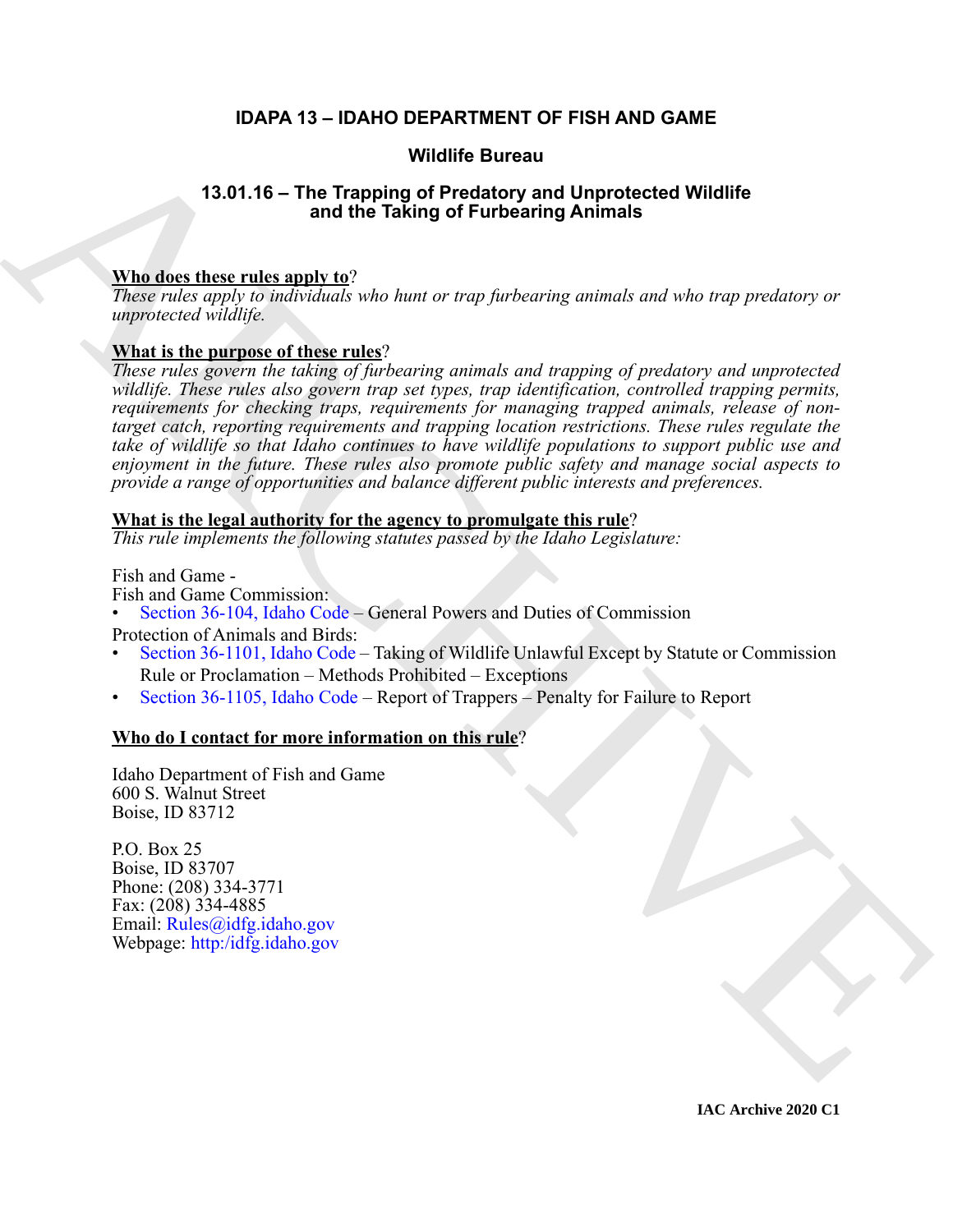# **Table of Contents**

## 13.01.16 - The Trapping of Predatory and Unprotected Wildlife<br>and the Taking of Furbearing Animals

| 600. Trapping On Game Preserves and Wildlife Management Areas.  6       |  |
|-------------------------------------------------------------------------|--|
|                                                                         |  |
| 650. Areas Closed To The Trapping Of Predatory And Unprotected Wildlife |  |
|                                                                         |  |
|                                                                         |  |
|                                                                         |  |
|                                                                         |  |
|                                                                         |  |
|                                                                         |  |
|                                                                         |  |
|                                                                         |  |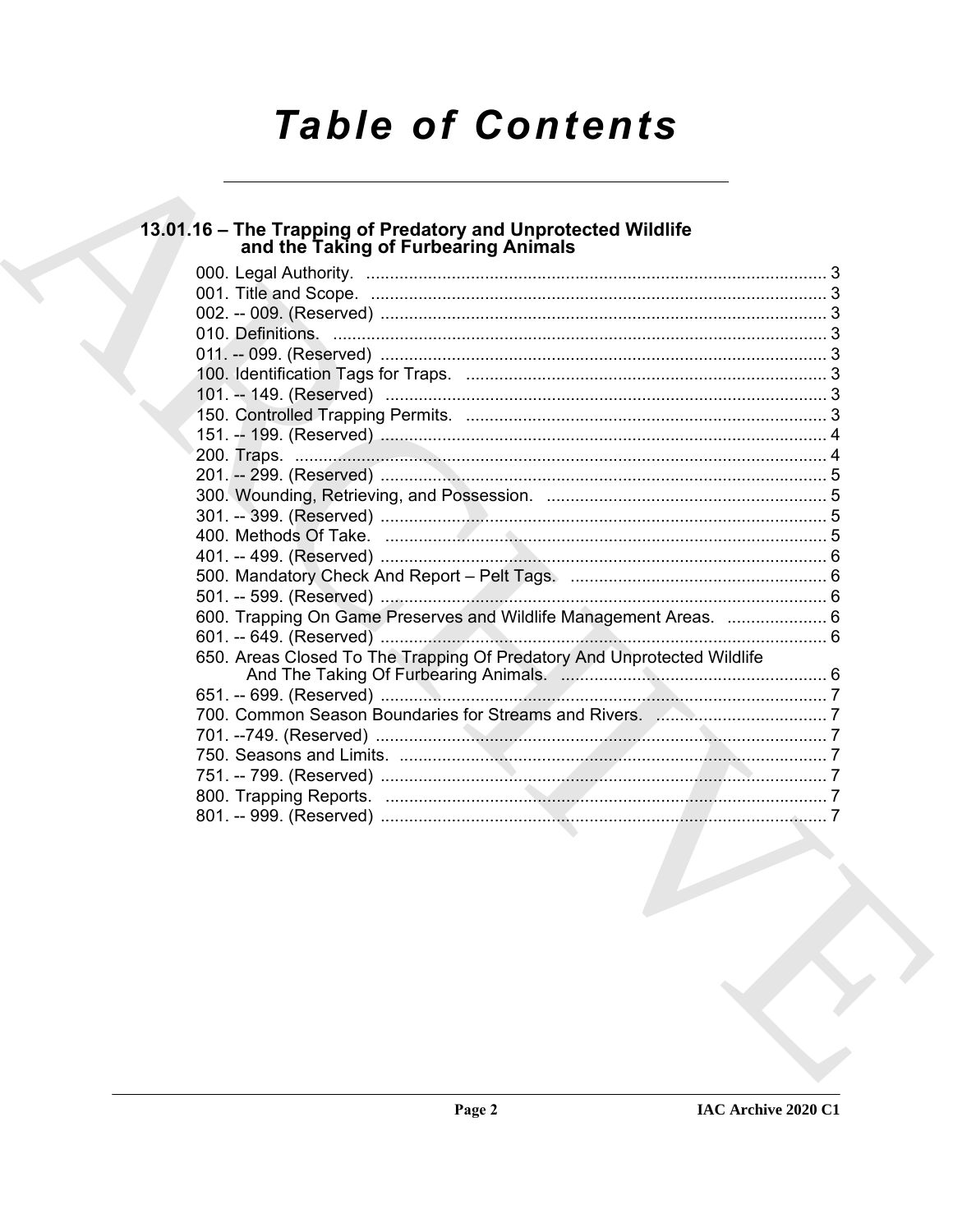#### **13.01.16 – THE TRAPPING OF PREDATORY AND UNPROTECTED WILDLIFE AND THE TAKING OF FURBEARING ANIMALS**

#### <span id="page-2-16"></span><span id="page-2-1"></span><span id="page-2-0"></span>**000. LEGAL AUTHORITY.**

Sections 36-104(b) and 36-1101(a), Idaho Code, authorize the Commission to adopt rules concerning the trapping of predatory and unprotected wildlife and the taking of furbearing animals. (3-20-20)

#### <span id="page-2-20"></span><span id="page-2-2"></span>**001. TITLE AND SCOPE.**

The title for this chapter for citation is IDAPA 13.01.16, "The Trapping of Predatory and Unprotected Wildlife and the Taking of Furbearing Animals." These rules govern the taking of trapping predatory and unprotected wildlife and<br>the taking of furbearing animals in the state of Idaho. the taking of furbearing animals in the state of Idaho.

#### <span id="page-2-3"></span>**002. -- 009. (RESERVED)**

#### <span id="page-2-9"></span><span id="page-2-4"></span>**010. DEFINITIONS.**

IDAPA 13.01.06, "Rules Governing Classification and Protection of Wildlife" defines furbearing animals and unprotected wildlife. Section 36-201, Idaho Code, defines predatory wildlife. (3-20-20)

<span id="page-2-10"></span>

| 01. | <b>Bait.</b> Any animal parts: except bleached bones or liquid scent. | $(3-20-20)$ |
|-----|-----------------------------------------------------------------------|-------------|
|-----|-----------------------------------------------------------------------|-------------|

<span id="page-2-12"></span>
$$
02. Sets.
$$
 (3-20-20)

**a.** Ground Set. Any foothold trap, body-gripping trap, or snare originally set in or on the land (soil, rock, etc.), which includes any traps elevated up to a maximum of thirty-six (36) inches above the natural ground level. (3-20-20) level. (3-20-20)

**b.** Water Set. Any trap or snare originally set in or on any body of water, which includes traps on floats in the water and those that are set with a minimum of one-third  $(1/3)$  of the trap submerged. Water set includes traps set on beaver dams, in bank holes and in the water at bank slides. (3-20-20)

**c.** Other Sets. Any set not defined as a ground or water set, including without limitation, elevated sets y set thirty-six (36) inches or more above natural ground level. (3-20-20) originally set thirty-six  $(36)$  inches or more above natural ground level.

<span id="page-2-11"></span>**03. Public Trail**. Any trail designated by any city, county, state, or federal transportation or land management agency on the most current official map of the agency. (3-20-20)

#### <span id="page-2-5"></span>**011. -- 099. (RESERVED)**

#### <span id="page-2-13"></span><span id="page-2-6"></span>**1DENTIFICATION TAGS FOR TRAPS.**

All traps or snares, except those used for pocket gophers, ground squirrels or other unprotected rodents, shall have attached to the snare or the chain of every trap, a metal tag bearing: (3-20-20)

<span id="page-2-14"></span>**01. Name and Address**. In legible English the name and current address of the trapper; or (3-20-20)

<span id="page-2-15"></span>**02. Number**. A six (6) digit number, to be obtained by the trapper from any Department office.

(3-20-20)

**a.** Any person assigned a six (6) digit number to mark his traps or snares must notify the Department of g or in person at any Department Office within thirty (30) days of any change in address. (3-20-20) in writing or in person at any Department Office within thirty (30) days of any change in address.

#### <span id="page-2-7"></span>**101. -- 149. (RESERVED)**

#### <span id="page-2-19"></span><span id="page-2-17"></span><span id="page-2-8"></span>**150. CONTROLLED TRAPPING PERMITS.**

60. INCREASE THOMAS CARD CARD and Constructed The Constraints and the real of the constraints and the constraints of the constraints of the constraints of the constraints of the constraints of the constraints of the const **01.** General. No person may trap in a controlled trapping unit for the designated species without having a valid permit for that controlled trapping unit in possession. A permit issued based on erroneous information will be invalidated by the Department. The Department will notify the individual of the invalidation, and that person will not be eligible for a controlled trapping permit that year or in a succeeding year to which a waiting period applies.  $(3-20-20)$ 

<span id="page-2-18"></span>**02. Eligibility**. Any person possessing a valid Idaho trapping license is eligible to apply for a controlled trapping unit permit. (3-20-20)

**Section 000 Page 3**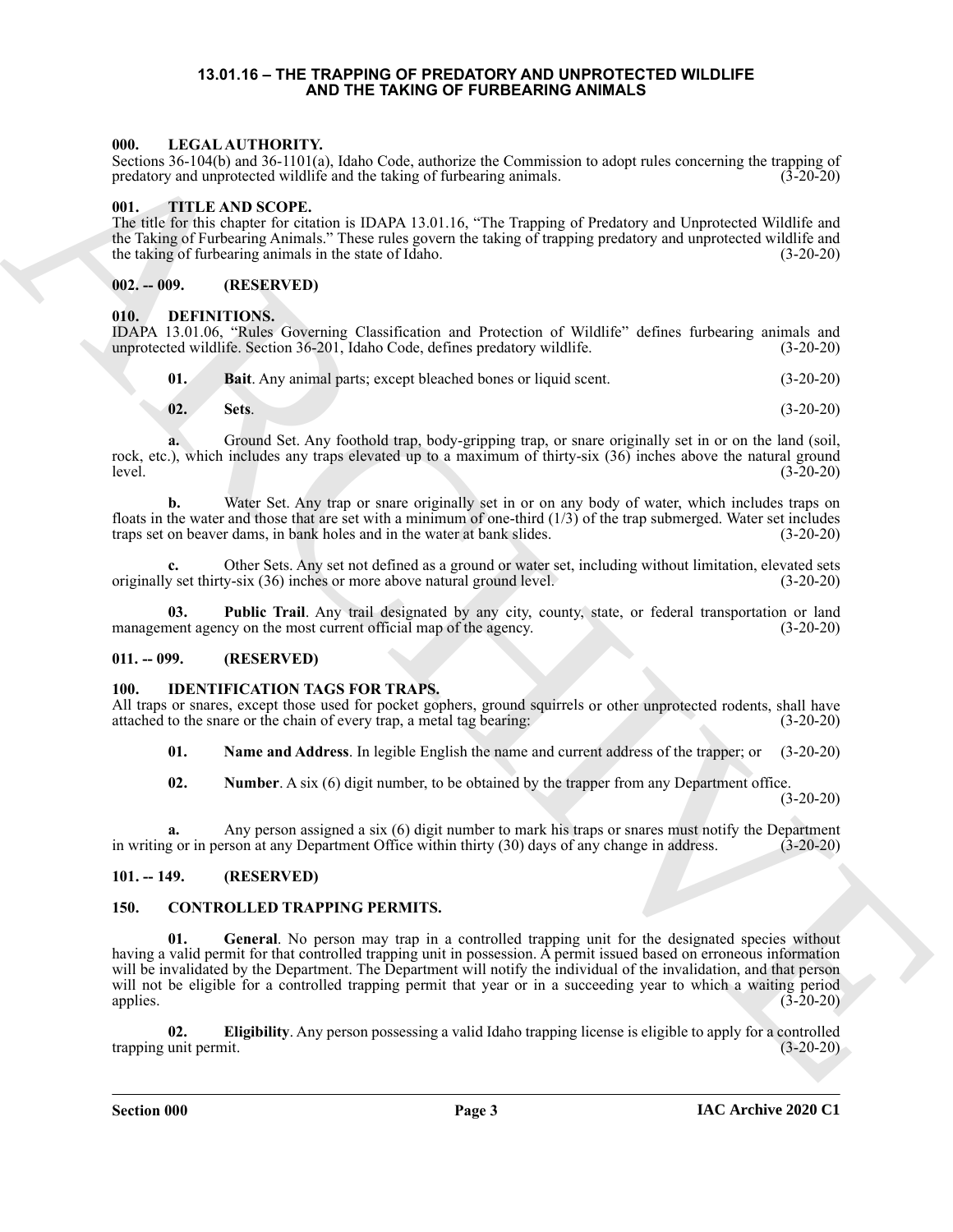#### <span id="page-3-3"></span>*IDAHO ADMINISTRATIVE CODE IDAPA 13.01.16 – Trapping of Predatory & Unprotected Wildlife & Taking of Furbearing Animals*

**Expansion of Finit and Connect Connect Connect Connect Connect Connect Connect Connect Connect Connect Connect Connect Connect Connect Connect Connect Connect Connect Connect Connect Connect Connect Connect Connect Conne 03. Applications**. Applications for controlled trapping permits will be made on a form prescribed by the Department. The Department will only consider applications received at the Headquarters Office of the Department or postmarked not later than September  $15$  of each year. Any application that is unreadable, has incomplete or incorrect trapping license numbers, or lacks mandatory information or fee will be declared void and will not be entered in the drawing. All applications will be considered final and cannot be resubmitted after correction. (3-20-20)

| No person may submit more than one (1) application per species for a controlled trapping permit. | $(3-20-20)$ |
|--------------------------------------------------------------------------------------------------|-------------|
| No group applications will be accepted.                                                          | $(3-20-20)$ |

#### <span id="page-3-4"></span>**04. Controlled Trapping Permit Drawing**. (3-20-20)

**a.** Applications not drawn for the first choice unit will automatically be entered into a second choice drawing, provided the second choice applied for has not been filled. (3-20-20)

**b.** If an insufficient number of "first choice" applications are received for a unit, remaining permits will be filled from applications listing the unit as a second choice. (3-20-20)

**c.** Any permits left unfilled after the second choice drawing may be issued on a first-come-first-<br>(3-20-20) (3-20-20) served basis. (3-20-20)

<span id="page-3-6"></span>**05. Successful Applicants**. Successful applicants will be notified by mail and must contact the person listed on the notice by October 14 to obtain the permit. The permittee, upon agreeing to follow trapping instructions for the unit, will be issued a permit. (3-20-20)

<span id="page-3-5"></span>**06. Revocation of Permits**. Any permittee who does not comply with Title 36, Idaho Code, administrative rules, or trapping unit instructions may have his permit revoked. (3-20-20)

<span id="page-3-2"></span>**07. Alternative Permittee**. Any revoked permit may be issued to an alternate, selected at the time of the drawing. If there is no alternate, or the alternate fails to comply with Subsection 150.05 above, the permit may be issued to the first eligible trapper answering a notification of vacant trapping Unit as approved by the Regional Supervisor. (3-20-20)

#### <span id="page-3-0"></span>**151. -- 199. (RESERVED)**

#### <span id="page-3-1"></span>**200. TRAPS.**

#### <span id="page-3-8"></span><span id="page-3-7"></span>**01. Checking Traps**. (3-20-20)

**a.** No person may place snares or traps for furbearing animals, predatory or unprotected wildlife, except pocket gophers, ground squirrels and other unprotected rodents, without visiting every trap or snare once<br>every seventy-two (72) hours and removing any catch therein. (3-20-20) every seventy-two (72) hours and removing any catch therein.

<span id="page-3-10"></span>**b.** Trappers acting as government employees or contractors are exempt from this rule. (3-20-20)

**02. Removing Trapped Animals of Another**. No person may remove wildlife from the trap or snare of another except licensed trappers with written permission from the owner. (3-20-20)

<span id="page-3-9"></span>**03. Release of Non-Target Catches**. (3-20-20)

**a.** All non-target species caught alive shall be released immediately. Non-target species are defined as any species caught for which the season is closed or is in excess of the trapper's limit. (3-20-20)

**b.** Any trapper who catches a non-target species that is dead shall:  $(3-20-20)$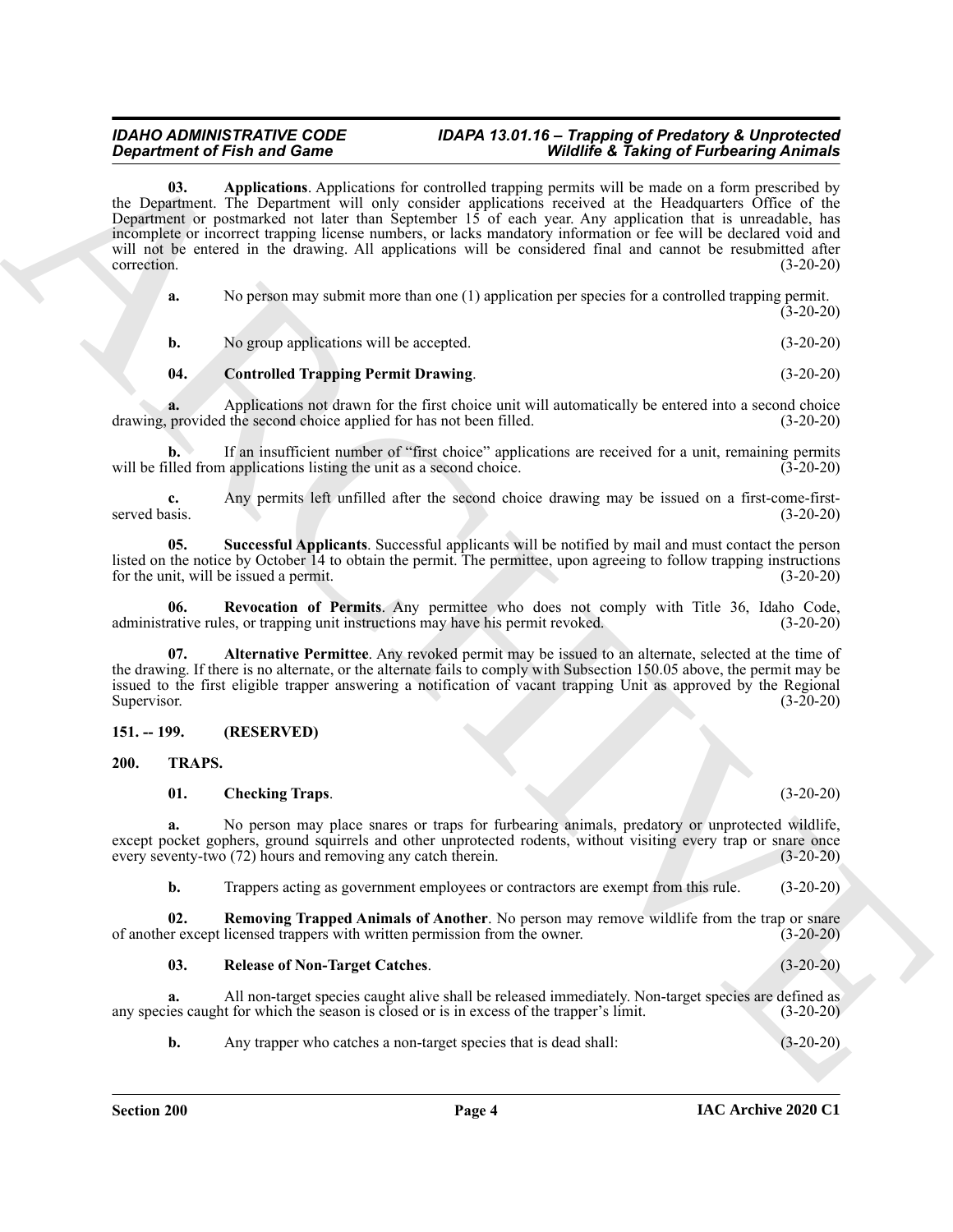#### *IDAHO ADMINISTRATIVE CODE IDAPA 13.01.16 – Trapping of Predatory & Unprotected Department of Fish and Game Wildlife & Taking of Furbearing Animals*

i. Promptly record the date and species of animal caught and include this information in the ry furtaker harvest report. (3-20-20) mandatory furtaker harvest report.

ii. Remove the animal from the trap and take it into possession. (3-20-20)

iii. Notify the Department through the local Conservation Officer or Department office within seventy-<br>hours to make arrangements to transfer the animal to the Department. (3-20-20) two (72) hours to make arrangements to transfer the animal to the Department.

**c.** The Department will reimburse trappers ten dollars (\$10) for each bobcat, lynx, wolverine, otter, or fisher caught accidentally and turned in. (3-20-20)

#### <span id="page-4-0"></span>**201. -- 299. (RESERVED)**

#### <span id="page-4-8"></span><span id="page-4-1"></span>**300. WOUNDING, RETRIEVING, AND POSSESSION.**

**01.** Wound or Kill. No person may wound or kill any furbearer by hunting without making a le effort to retrieve it and reduce it to possession. (3-20-20) reasonable effort to retrieve it and reduce it to possession.

<span id="page-4-10"></span><span id="page-4-9"></span><span id="page-4-5"></span><span id="page-4-4"></span>**02. Live Furbearer**. No person may possess a live furbearer taken from the wild. (3-20-20)

#### <span id="page-4-2"></span>**301. -- 399. (RESERVED)**

#### <span id="page-4-3"></span>**400. METHODS OF TAKE.**

**01. Furbearing Animals**. No person may take beaver, muskrat, mink, marten, or otter by any method n trapping. No person may hunt any furbearing animal with or by the aid of artificial light. (3-20-20) other than trapping. No person may hunt any furbearing animal with or by the aid of artificial light.

**02.** Hunting. No person hunting furbearing animals or predatory or unprotected wildlife may hunt with rept in accordance with IDAPA 13.01.15, "Rules Governing the Use of Dogs." (3-20-20) dogs, except in accordance with IDAPA 13.01.15, "Rules Governing the Use of Dogs."

<span id="page-4-7"></span><span id="page-4-6"></span>**03. Trapping**. No person trapping furbearing animals or predatory or unprotected wildlife may:  $(3-20-20)$ 

**a.** Use for bait or scent, any part of a domestic or wild origin game bird, big game animal, upland imal, game fish, or protected nongame wildlife. (3-20-20) game animal, game fish, or protected nongame wildlife.

**b.** Use any set within thirty (30) feet of any visible bait. (3-20-20)

**c.** Use a dirt hole ground set with bait unless the person ensures that the bait remains covered at all protect raptors and other meat-eating birds from being caught accidentally. (3-20-20) times to protect raptors and other meat-eating birds from being caught accidentally.

**d.** Use live animals as a bait or attractant. (3-20-20)

**e.** Place any ground sets on, across, or within ten (10) feet of the edge of any maintained unpaved public trail. (3-20-20)

**Equation of Fish and Connect State and Visiting Christmas and the set of the set of the set of the set of the set of the set of the set of the set of the set of the set of the set of the set of the set of the set of the f.** Place any ground set on, across, or within any public highway as defined in Section 36-202, Idaho Code; except ground sets may be placed underneath bridges and within and at culverts that are part of a public highway right-of-way. (3-20-20)

**g.** Place any ground set incorporating snare, trap, or attached materials within three hundred (300) feet of any designated public campground, trailhead, paved trail, or picnic area; except cage or box live traps may be placed within these areas as allowed by city, county, state, and federal law. (3-20-20)

**h.** Place or set any ground set snare without a break-away device or cable stop incorporated within the snare.  $(3-20-20)$ loop of the snare.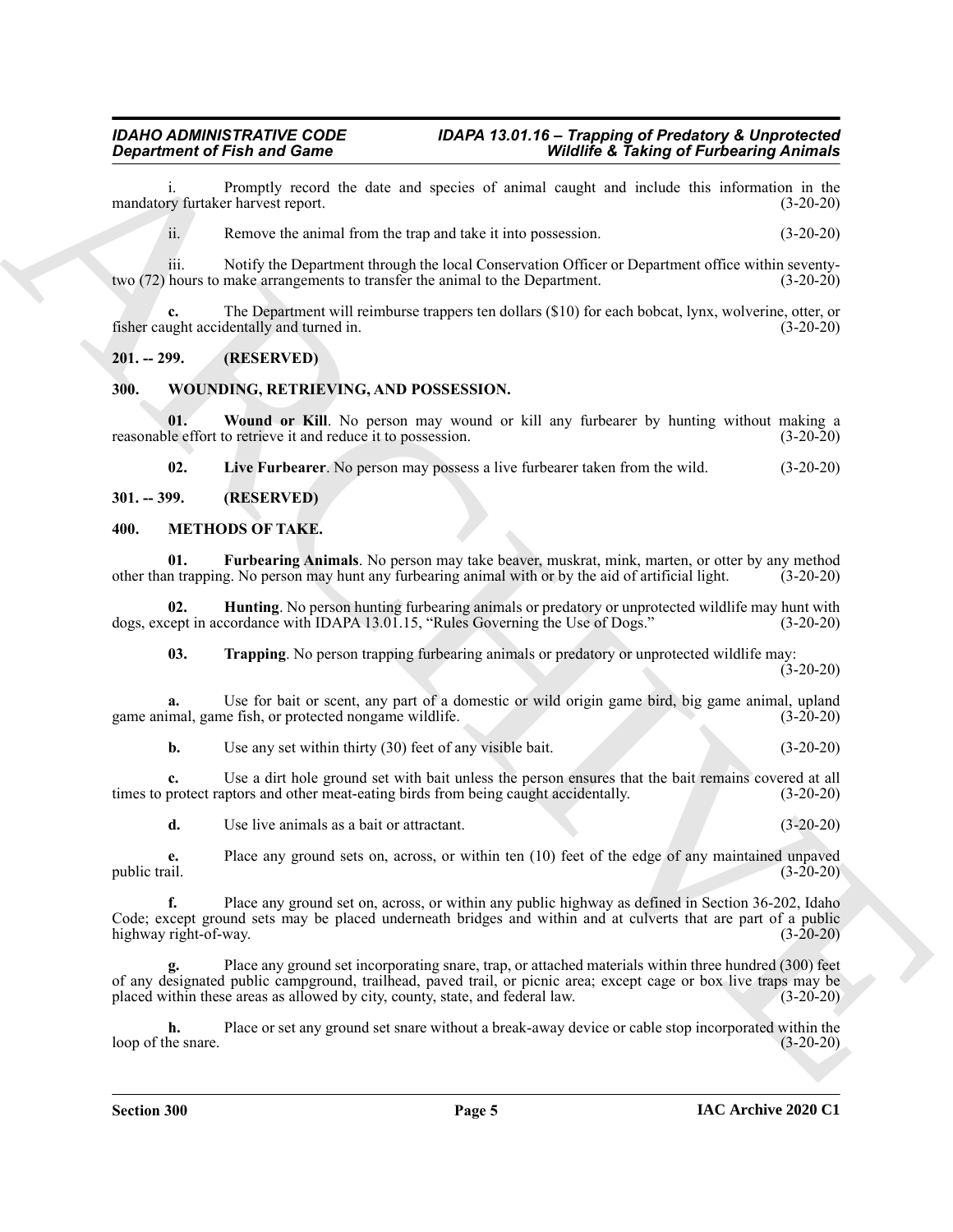i. Place any ground set incorporating a foothold trap with an inside jaw spread greater than nine (9) inches. (3-20-20)

#### <span id="page-5-0"></span>**401. -- 499. (RESERVED)**

#### <span id="page-5-8"></span><span id="page-5-1"></span>**500. MANDATORY CHECK AND REPORT – PELT TAGS.**

**01. Mandatory Check and Report**. Any person taking river otter or bobcat must comply with the mandatory check, report and pelt tag requirements by: (3-20-20)

**a.** Bobcat: Present the pelt to any Department office or official check point to obtain the appropriate ind complete a harvest report.  $(3-20-20)$ pelt tag and complete a harvest report.

*Great frieds and Come*<br> **ARCHIVE The Maximide Statistics of Finding Technique Content and the statistics of Finding Technique Content in the Statistics of Finding Technique Content in the Statistics of Finding Techniqu b.** River otter: Present the pelt to the Department office in the region in which the animal was taken within seventy-two (72) hours of taking to obtain the appropriate pelt tag and complete a harvest report. Trappers unable to comply with the tagging requirements due to special or unique circumstances must report their harvest to the appropriate regional office or field personnel within seventy-two (72) hours and make arrangements for tagging at the proper regional office. (3-20-20)

#### **02. Pelt Tags**. (3-20-20)

**a.** No person may have in possession, except during the open season and for ten (10) days after the close of the season, any raw bobcat pelt without an official state export tag attached, unless that person has a fur buyer or taxidermist license or appropriate import documentation. (3-20-20)

**b.** No person may have in possession, except during the open season and for seventy-two (72) hours after the close of the season, any raw otter pelt legally harvested in Idaho that does not have an official state export tag attached. (3-20-20) tag attached. (3-20-20)

**c.** No person may sell, offer for sale, purchase, or offer to purchase any raw bobcat or otter pelt that does not have an official state export tag attached, unless that person has a fur buyer or taxidermist license or appropriate import documentation. (3-20-20)

#### <span id="page-5-2"></span>**501. -- 599. (RESERVED)**

#### <span id="page-5-9"></span><span id="page-5-3"></span>**600. TRAPPING ON GAME PRESERVES AND WILDLIFE MANAGEMENT AREAS.**

<span id="page-5-10"></span>**01. Game Preserves and Wildlife Management Areas**. All state game preserves and Department Wildlife Management Areas (WMAs) are open to the taking of furbearing animals during the open season declared for the areas in which they lie, provided that any person desiring to trap on a WMA must register in advance, either at WMA headquarters or at the Department regional office. (3-20-20)

<span id="page-5-11"></span>**02. Restrictions**. The Regional Supervisor where a wildlife management area (WMA) is located may establish limits on the number of trappers allowed on the WMA, a method of equitable allocation of trapping opportunity on a WMA, the number and types of sets allowed, and posting and reporting requirements. (3-20-20)

#### <span id="page-5-4"></span>**601. -- 649. (RESERVED)**

#### <span id="page-5-6"></span><span id="page-5-5"></span>**650. AREAS CLOSED TO THE TRAPPING OF PREDATORY AND UNPROTECTED WILDLIFE AND THE TAKING OF FURBEARING ANIMALS.**

No person may hunt, trap, kill, or molest furbearing animals, predatory and unprotected wildlife in the following  $\frac{3-20-20}{2}$ 

<span id="page-5-7"></span>**01. Craters of the Moon**. That area of Craters of the Moon National Monument in Blaine and Butte Counties prior to the November 2000 expansion (which excludes the Craters of the Moon National Preserve).

 $(3-20-20)$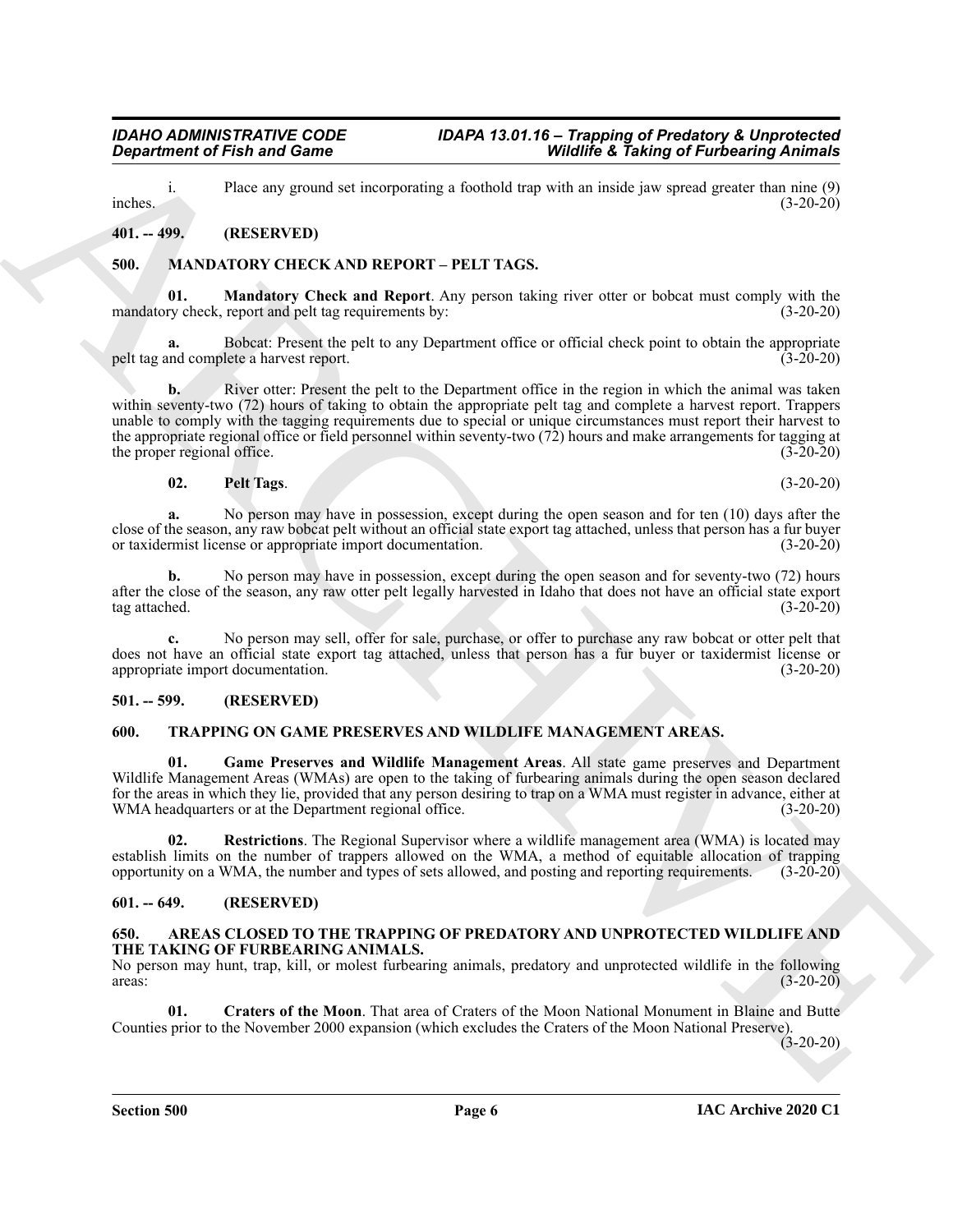#### <span id="page-6-10"></span><span id="page-6-8"></span><span id="page-6-7"></span>*IDAHO ADMINISTRATIVE CODE IDAPA 13.01.16 – Trapping of Predatory & Unprotected Wildlife & Taking of Furbearing Animals*

|                           | <b>Department of Fish and Game</b>                                                                                                                                                                                                                                                                                                                                                                                                                                           | <b>Wildlife &amp; Taking of Furbearing Animals</b> |  |
|---------------------------|------------------------------------------------------------------------------------------------------------------------------------------------------------------------------------------------------------------------------------------------------------------------------------------------------------------------------------------------------------------------------------------------------------------------------------------------------------------------------|----------------------------------------------------|--|
| 02.                       | Hagerman Fossil Beds National Monument. In Twin Falls County.                                                                                                                                                                                                                                                                                                                                                                                                                | $(3-20-20)$                                        |  |
| 03.                       | Nez Perce National Historical Park. In Clearwater, Idaho, and Nez Perce Counties.                                                                                                                                                                                                                                                                                                                                                                                            | $(3-20-20)$                                        |  |
| 04.                       | Ada County. That portion of Ada County:                                                                                                                                                                                                                                                                                                                                                                                                                                      | $(3-20-20)$                                        |  |
| a.                        | Within Veterans Memorial Park;                                                                                                                                                                                                                                                                                                                                                                                                                                               | $(3-20-20)$                                        |  |
| b.                        | Within one quarter (1/4) mile of the Boise River from the New York Canal Diversion Dam<br>downstream to the Glenwood Bridge; and                                                                                                                                                                                                                                                                                                                                             | $(3-20-20)$                                        |  |
| $c_{\bullet}$             | Between State Highway 21 and the New York Canal from the New York Canal Diversion Dam<br>downstream to the Boise City limits.                                                                                                                                                                                                                                                                                                                                                | $(3-20-20)$                                        |  |
| 05.                       | Stanley Creek. Wildlife Interpretive Area. In Custer County.                                                                                                                                                                                                                                                                                                                                                                                                                 | $(3-20-20)$                                        |  |
| 06.                       | Yellowstone National Park. In Fremont County.                                                                                                                                                                                                                                                                                                                                                                                                                                | $(3-20-20)$                                        |  |
| 07.<br>Commission action. | Other Areas. On any of those portions of State game preserves, State wildlife management areas,<br>bird preserves, bird refuges, and bird sanctuaries for which trapping closures have been declared by legislative or                                                                                                                                                                                                                                                       | $(3-20-20)$                                        |  |
| 08.                       | National Wildlife Refuges. All or portions of national wildlife refuges, except as specified in<br>federal regulations for individual refuges.                                                                                                                                                                                                                                                                                                                               | $(3-20-20)$                                        |  |
| $651 - 699.$              | (RESERVED)                                                                                                                                                                                                                                                                                                                                                                                                                                                                   |                                                    |  |
| 700.<br>involved.         | <b>COMMON SEASON BOUNDARIES FOR STREAMS AND RIVERS.</b><br>Whenever a stream or river forms a boundary between two (2) different trapping areas, the stream or river channel<br>proper will open for trapping on the earlier opening date and close on the later closing date of the two (2) seasons                                                                                                                                                                         | $(3-20-20)$                                        |  |
| $701. -749.$              | (RESERVED)                                                                                                                                                                                                                                                                                                                                                                                                                                                                   |                                                    |  |
| 750.                      | <b>SEASONS AND LIMITS.</b><br>The Commission sets the seasons, bag limits, and possessions limits by proclamation, adopted and published in<br>accordance with Section 36-105(3), Idaho Code.                                                                                                                                                                                                                                                                                | $(3-20-20)$                                        |  |
| $751. - 799.$             | (RESERVED)                                                                                                                                                                                                                                                                                                                                                                                                                                                                   |                                                    |  |
| 800.                      | <b>TRAPPING REPORTS.</b>                                                                                                                                                                                                                                                                                                                                                                                                                                                     |                                                    |  |
| 01.                       | Trapping Report Completion. By July 31, all trappers shall fill out the mandatory furtaker harvest<br>report, including both target and non-target catch, for the trapping license year by submission via the Department<br>website, in person at a Department office, or by mailing to Box 25, Boise, Idaho 83707. Any trapper failing to make<br>such a report by July 31 will be refused a license to trap animals for the ensuing year until a late report is submitted. | $(3-20-20)$                                        |  |
| 02.                       | Return of Reports and Permits. All permittees shall return their controlled trapping unit permits<br>and controlled trapping reports to the person from whom they obtained their controlled trapping unit permits within<br>ten (10) days of the close of the season for the controlled trapping unit.                                                                                                                                                                       | $(3-20-20)$                                        |  |
| $801. - 999.$             | (RESERVED)                                                                                                                                                                                                                                                                                                                                                                                                                                                                   |                                                    |  |
|                           |                                                                                                                                                                                                                                                                                                                                                                                                                                                                              |                                                    |  |
|                           |                                                                                                                                                                                                                                                                                                                                                                                                                                                                              |                                                    |  |

<span id="page-6-13"></span><span id="page-6-12"></span><span id="page-6-11"></span><span id="page-6-9"></span>

| 05. | Stanley Creek. Wildlife Interpretive Area. In Custer County. | $(3-20-20)$ |
|-----|--------------------------------------------------------------|-------------|
|     |                                                              |             |

#### <span id="page-6-0"></span>**651. -- 699. (RESERVED)**

#### <span id="page-6-14"></span><span id="page-6-1"></span>**700. COMMON SEASON BOUNDARIES FOR STREAMS AND RIVERS.**

#### <span id="page-6-2"></span>**701. --749. (RESERVED)**

#### <span id="page-6-15"></span><span id="page-6-3"></span>**750. SEASONS AND LIMITS.**

#### <span id="page-6-4"></span>**751. -- 799. (RESERVED)**

#### <span id="page-6-18"></span><span id="page-6-17"></span><span id="page-6-16"></span><span id="page-6-6"></span><span id="page-6-5"></span>**800. TRAPPING REPORTS.**